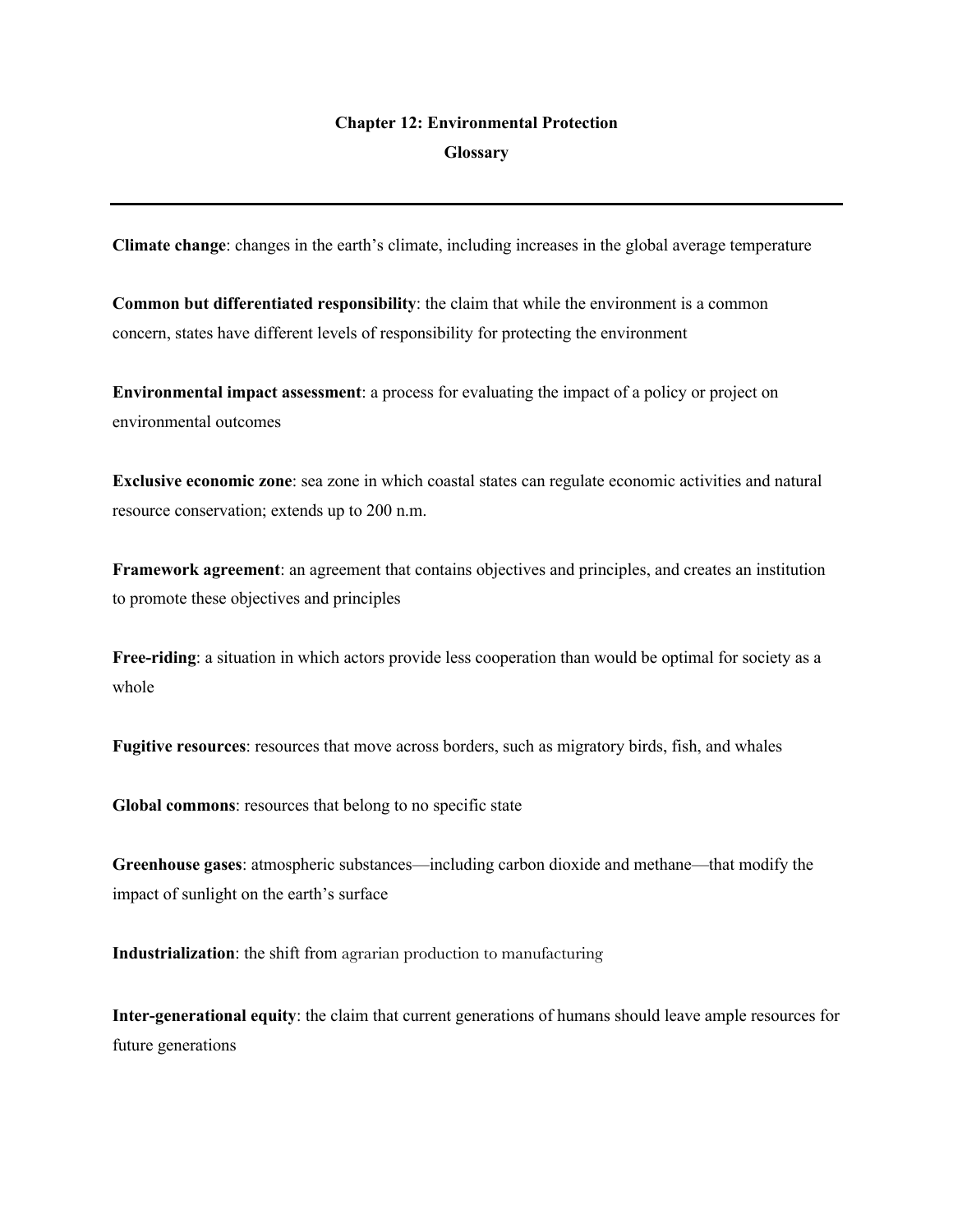**International watercourses**: freshwater resources—including lakes and rivers—that are shared by multiple states

**Linkage**: the use of conditional economic benefits and punishments to encourage compliance with international agreements

**New International Economic Order**: a set of trade, investment, development, and assistance policies to promote the interests of developing states in the 1970s

**Ozone layer**: the outer layer of the atmosphere that filters dangerous radiation from sunlight

**Pollution:** the release of substances that harm the atmosphere, water, and/or living resources

**Protocol**: an agreement that contains detailed rules for a specific issue

**Public good**: a good that is non-excludable and non-rivalrous

**Right to development**: the right of a state to create its own policies for exploiting its natural resources

**Rio Declaration**: a non-binding document from 1992 that includes general principles about development and the environment

**Science**: the intellectual claim that natural processes can be understood by human reason based on observation and experimentation

**Sink**: a system that absorbs more greenhouse gases than it releases

**Stockholm Declaration**: a non-binding document from 1972 that includes general principles about development and the environment

**Tragedy of the commons**: a type of collaboration problem in which states jointly benefit from preserving a common resource, but each state is tempted to unilaterally deviate to over-consumption of the resource